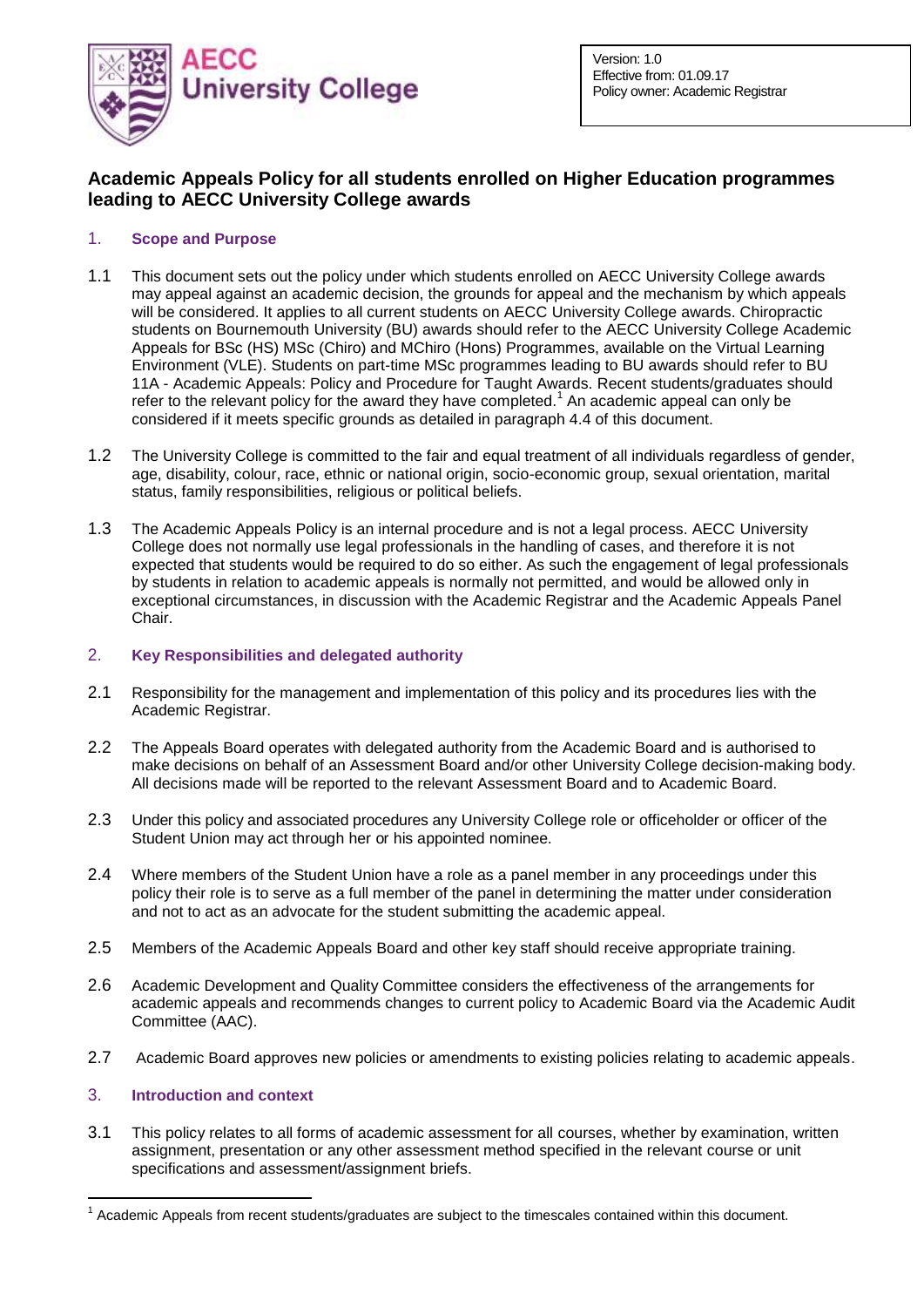- 3.2 The University College's Student Charter, the Student Agreement and the policies and procedures described within, outlines the students' and the University College's expectations and responsibilities, and provides the framework for students' learning experiences. Specific guidelines about the responsibilities in relation to assessments are provided in the Student Handbook, updated annually and on the Virtual Learning Environment (VLE). Students who wish to submit mitigating circumstances for consideration must do so in accordance with the Mitigating Circumstances Policy using the appropriate form available from the relevant Programmes Office. Copies of these procedures and forms are also available on the VLE for students and the SIP for staff.
- 3.3 The University College will seek to ensure that the consideration of appeals under these procedures is conducted transparently and in a way which is fair to all parties concerned. All appeals will be considered on their merits and in accordance with the Dignity Diversity and Equality Policy. Where a student or staff member working with this policy has specific protected characteristics under the Equality Act 2010, all endeavours will be made to ensure that information is available in appropriate formats and reasonable adjustments are made to the proceedings and facilities to accommodate their needs.
- 3.4 No student bringing an appeal under this procedure, regardless of the outcome, will be treated less favourably than if he or she had not brought the appeal.
- 3.5 Should a student raise issues relating to an appeal directly with the Principal or Vice-Principals, the Principal or Vice-Principals will not undertake any investigation but will refer the student to this policy.
- 3.6 The University College is committed to providing a safe working environment for staff, and staff have the same rights as students to be heard and respected. Unacceptable behaviour by any student using the appeals procedure will not be tolerated. When the actions or behaviour of a student making an appeal is unacceptable they will be told why this is the case and given the opportunity to modify their actions or behaviour. Should the unacceptable actions or behaviour continue, action may be taken against the student under the student disciplinary policy.
- 3.7 The University College may reject an appeal at any time if, in the opinion of the Academic Registrar, the appeal is vexatious or motivated by malice - for example:
	- o academic appeals which are obsessive, harassing or repetitive
	- $\circ$  insistence on pursuing non-meritorious academic appeals and/or unreasonable outcomes
	- o insistence on pursuing meritorious appeals in an unreasonable manner
	- o appeals which are designed to cause disruption or annoyance
	- o demands for redress which lack any serious purpose or value.

If a student's appeal is considered vexatious or motivated by malice, action may also be taken against the student under the student disciplinary procedures.

- 3.8 Appeals against an Assessment Board decision may not always be completed in time for the student to progress into the next year of study. Students are not permitted to progress provisionally into the next year of study while their appeal remains under consideration, although the University College will seek to expedite the process as far as possible to enable progression at the normal time if an appeal is successful. Students should be aware that even when an appeal is successful, all students still need to complete and pass all elements of their work before progressing to the next stage of their course.
- 3.9 In the event that an appeal also embodies a complaint, where possible both will be dealt with concurrently. Where this does not prove possible the complaint will be resolved in accordance with the Student Complaints Policy and Procedures before the appeals process is initiated. Where a student is also subject to another University College procedure (whilst pursuing an academic appeal) such as (but not limited to) Fitness to Practise/Study or a Disciplinary Procedure, the Academic Registrar will determine which Procedure takes precedence. The student will be kept informed at all stages.
- 3.10 The time limits set out in this policy will normally be followed. However where, for good reason, this is not possible, all parties will be informed of the reasons for delay and kept informed of progress.
- 3.11 An academic appeal should be lodged with Registry within **10 working days or in the case of the summer resit assessments, within five working days**, of the publication of results by the relevant Programmes Office.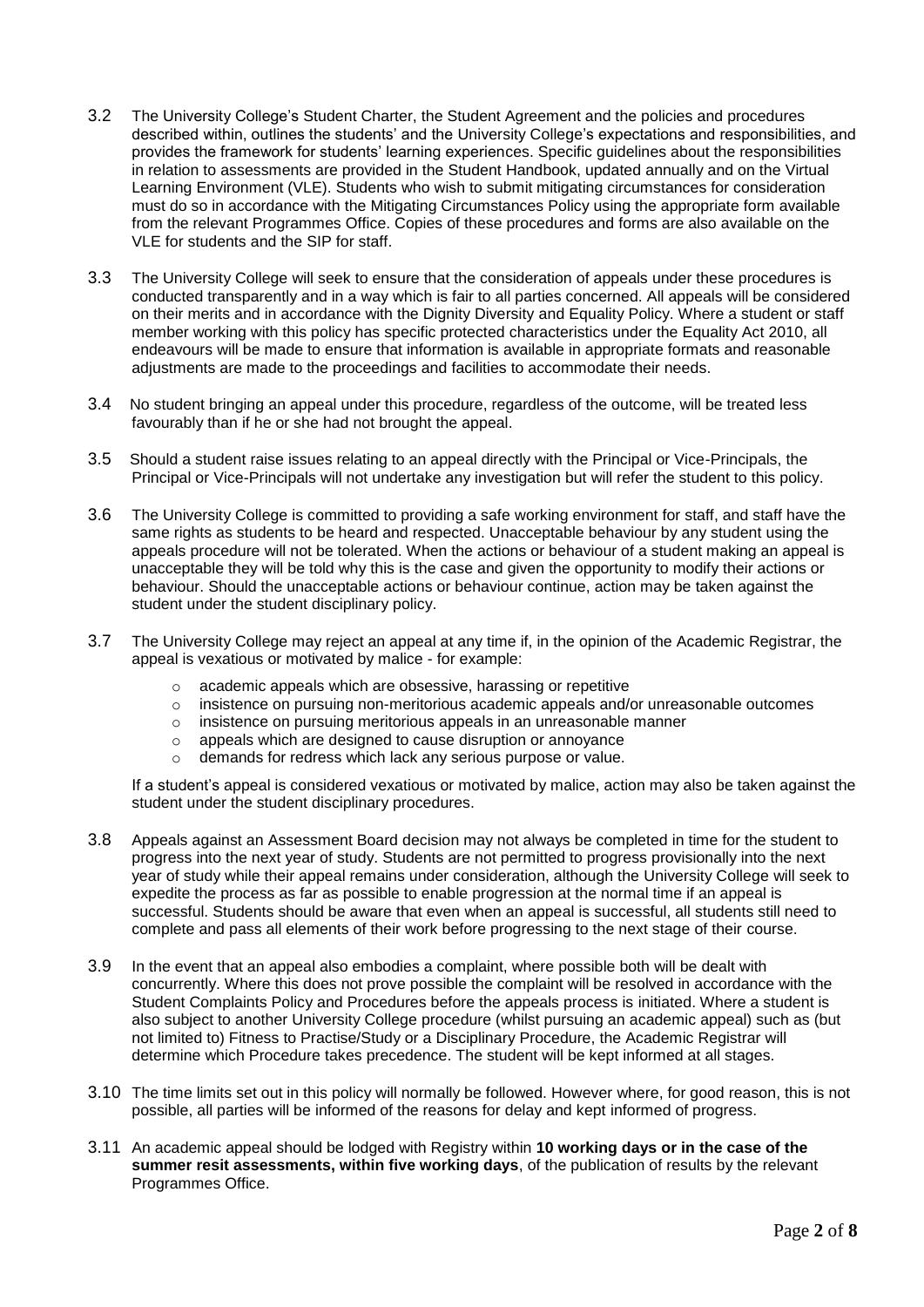### 4. **Definitions and scope of the procedure**

- 4.1 An academic appeal is defined as **a request for a review of a published decision of an academic body charged with making decisions on student assessment, progression (i.e. progress from one stage or level of a course to the next) and awards**.
- 4.2 Those involved in consideration of an appeal at any stage will not attempt to re-examine the student, or to appraise the professional judgement of the examiners; rather they will consider whether the decision of the Assessment Board was fair and whether all relevant factors were taken into account.

### **Grounds for making an appeal**

- 4.3 An academic appeal can only be considered on the grounds of one of the following:
	- i. there has been a material irregularity or significant procedural error in the assessment process
	- ii. the assessment was not conducted in accordance with the regulations for the course
	- iii. there is evidence of bias, or prejudice by the examiners which affected the academic result or decision
	- iv. a student's performance in assessment has been affected by illness or other factors which, for valid reason(s), s/he was unable to divulge, by the deadline for presenting evidence of mitigating circumstances (but see the Policy for the consideration of Mitigating Circumstances affecting assessments (including Extensions).
- 4.4 Disagreement with the academic judgement of the examiners assessing the merits of an individual piece of work or in reaching any decision based on the marks, grades and other information relating to a student's performance does not in itself constitute grounds for a request by a student for reconsideration.
- 4.5 **Third party appeals**: As independent adults responsible for their own learning, students are expected to make their own representations within this policy. No investigation of an appeal made on behalf of a student will be undertaken without that student's written agreement to that person acting on their behalf. This includes appeals made by the parent(s) or partner of the student concerned.
- 4.6 **Group appeals**: Where the issues raised affect a number of students the affected students may submit a 'group appeal'. Each member of the group must be able to demonstrate that s/he has been personally affected by the matter which is the subject of the appeal. In such a case the students must nominate one individual to act as the group representative, and all affected students must agree in writing to the spokesperson acting on her/his behalf. Correspondence will be directed to that named individual.
- 4.7 **Reimbursement of Expenses**: If an appeal is upheld, the University College will normally meet any reasonable 'out of pocket' expenses incurred by the student in connection with the Appeals Panel, on production of receipts; this may include UK travel and subsistence costs in connection with the student's attendance at the Appeals Panel.
- 4.8 **Privacy and confidentiality**: Privacy and confidentiality will be maintained as far as this is compatible with the effective investigation of an appeal. However the University College will disclose information to relevant staff in order to progress the investigation of an appeal and give staff an opportunity to respond. Any person named in connection with an appeal will be informed of the substance of the appeal and will be offered the right to reply. Any information so disclosed will be treated sensitively and confidentially. However, if a student has specific concerns regarding confidentiality, this should be raised in their letter of appeal.
- 4.9 **Access to Information**: Students pursuing an appeal through this policy will be entitled to apply for access to personal data in accordance with the policies and procedures of the University College under the provisions of the Data Protection Act 1998 and other legislation. Applications should be made in writing to the Academic Registrar.
- 4.10 Guidance notes are available for students considering pursuing an appeal through this policy. The Academic Registrar, the Head of the relevant Programmes Office and the Student Union Manager are available to offer advice on the appeals policy.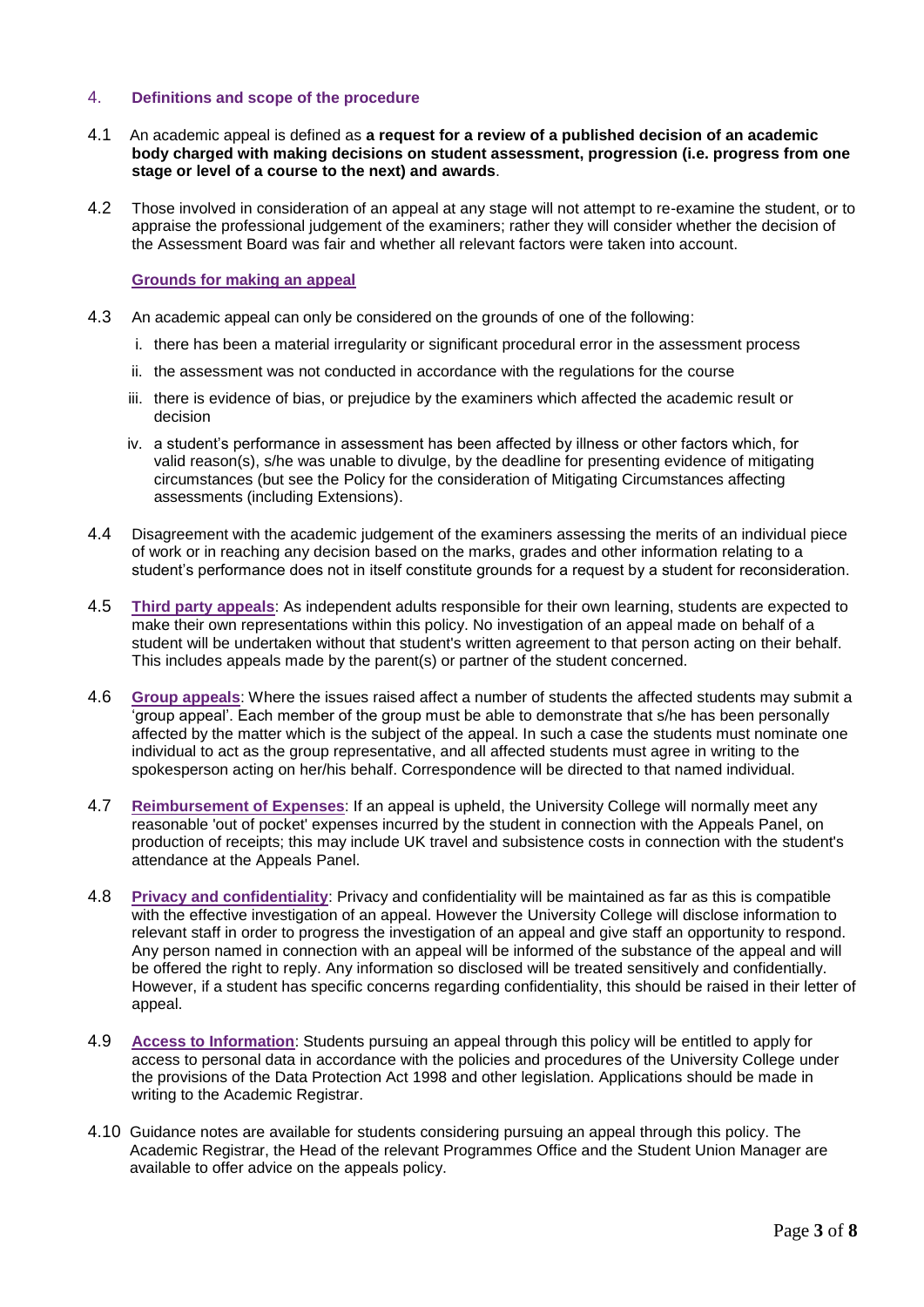### 5. **Stage 1: informal discussions**

5.1 Before submitting a formal appeal arising from the published decision of Assessment Board students are expected to discuss any concerns or queries with the relevant Unit Leader or Programme Leader, to clarify questions about their general performance or specific marks. This discussion may lead the student to a clearer understanding as to why a certain decision was reached and/or whether they have a valid basis on which to make an appeal. It is best practice for a record of this meeting be retained. If the student's concern cannot be clarified by an informal discussion in this way, students have the opportunity to submit an Appeal in line with section 6 of this policy.

### 6. **Stage 2: Formal Appeal**

- 6.1 Students wishing to make an academic appeal must do so within **10 working days or in the case of the summer resit assessments, within five working days**, of the publication of the decision of the Assessment Board.
- 6.2 Appeals submitted after the deadline will not normally be considered. Special consideration will only be given very exceptionally, if a student provides a valid reason for any delay, supported by evidence. If no such evidence exists and an appeal is out of time the Academic Registrar will issue a completion of procedures letter explaining why the appeal is out of time and referring to the relevant regulations.
- 6.3 Students must complete the **Academic Appeals form** and e-mail this to [registry@aecc.ac.uk](mailto:registry@aecc.ac.uk) by the deadline specified above. All sections of the form must be completed in full. The appeal form should be supported by all available written evidence to substantiate the claims made. Claims which cannot be substantiated with independent evidence are likely to be dismissed. It is the student's responsibility to ensure that all the relevant evidence is presented with their appeals case.

### **Investigating Panel**

- 6.4 The Investigating Panel shall normally consist of the Academic Registrar, the Quality and Enhancement Manager and a nominated Student Union Officer. The Investigating Panel will consider all evidence to determine whether there are grounds for appeal, and whether the request submitted under the correct procedures, is submitted within the deadline, is in the required format, and includes the necessary evidence.
- 6.5 The student is responsible for providing evidence in support of their appeal. The Academic Registrar shall collate this evidence, and where indicated, shall take statements from relevant staff members and/or collect other available evidence to inform the Investigating Panel.
- 6.6 This may result in:
	- i. the academic appeal proceeding to formal consideration at the Appeals Board
	- ii. the academic appeal being rejected because it is not made under permissible grounds.
	- iii. the student being referred to a different procedure for example if there are no grounds for appeal but it would be appropriate for a student to consider submitting a complaint.
- 6.7 Where the appeal is deemed valid, the Academic Registrar will inform the student of the date of the next meeting of the Academic Appeals Board at which their appeal will be considered. Where the appeal is found to be invalid, the Academic Registrar will inform the student of the reason(s) for this decision. The written communication of the decision will also explain that the student may opt to proceed to the review stage, and the grounds on which a review may be considered, and will make clear that if the student does not consider that they have grounds to proceed to the further stage, then they may ask the Academic Registrar for a Completion of Procedures Letter if they wish to refer the matter to the OIA.

### **The Academic Appeals Board**

6.8 Normally an Academic Appeals Board will be convened **within 10 working days of the deadline set for the submission of student appeals** and all parties will be given a minimum of 48 hours' notice of the date of the Academic Appeals Board meeting. Where every opportunity has been made to allow the student to attend the Academic Appeals Board, but they are still not able/decline to attend, the Board may take place in their absence.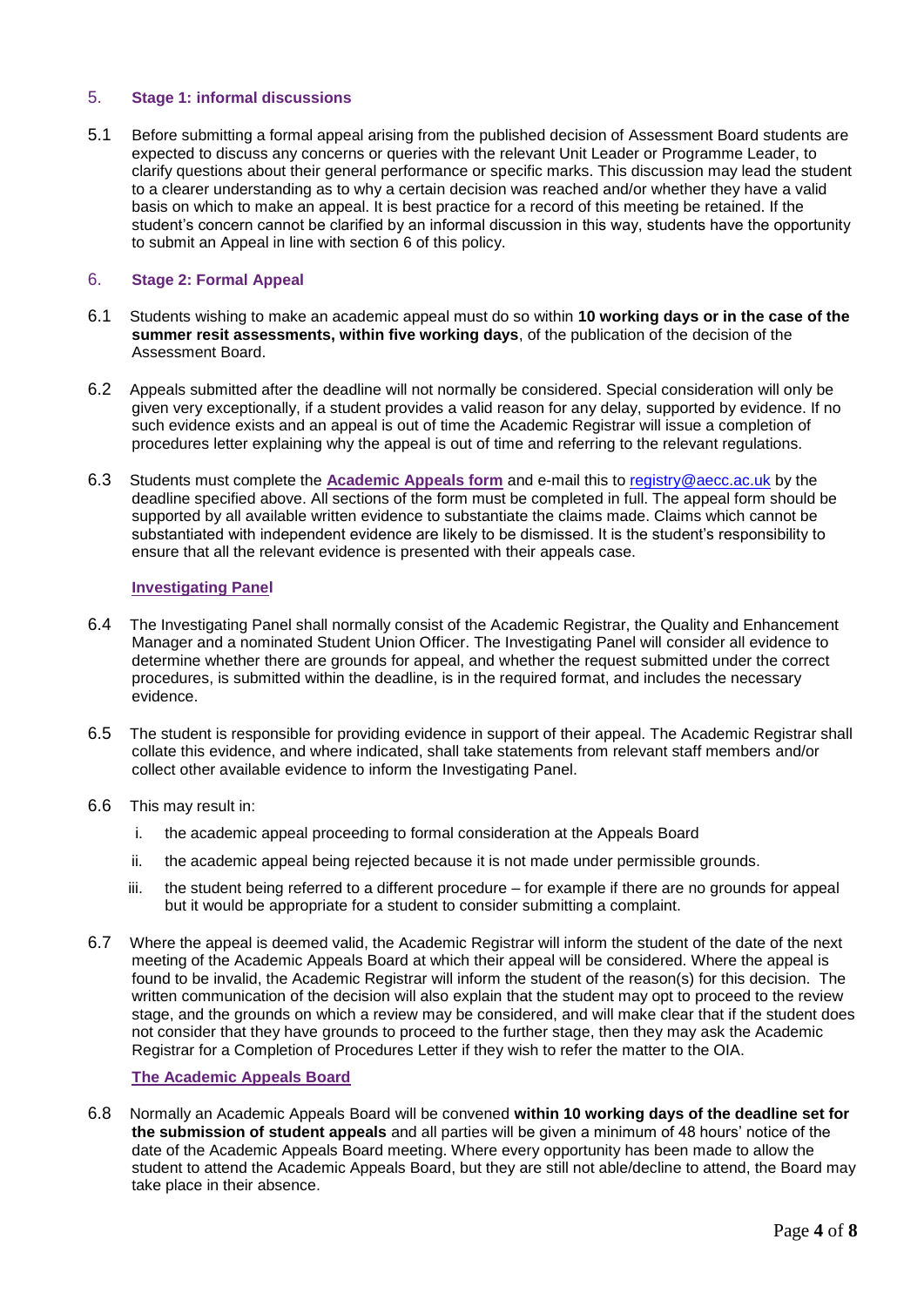- 6.9 The Academic Registrar may invite a representative from the course, who is also a member of the relevant Assessment Board, to attend the Academic Appeals Board to present the Assessment Board's case if appropriate.
- 6.10 The Academic Registrar will collate the evidence for the Appeals Board, which will normally include the following:
	- the student's appeal, and all supporting evidence provided;
	- where applicable any response from members of staff or other information gathered under 6.7 above
	- assessment marks; and if appropriate the minutes of the relevant Assessment Board.

All information provided to the Board should be given to the student before the Academic Appeals Board meets. All members of the Academic Appeals Board will be issued with an appeals pack a minimum of 48 hours before the Board convenes.

### **Right of Representation**

- 6.11 It is the responsibility of the Academic Registrar to inform participants of the date and time of the appeal so that the student has the opportunity to represent themselves. This will normally be achieved by advance publication of the appeals schedule on the Virtual Learning Environment (VLE) by the Academic Registrar.
- 6.12 At the meeting of the Academic Appeals Board the student has the right to make written and/or oral representations and to be accompanied by a friend or representative.

# **Academic Appeals Board membership**

6.13 The Appeals Board will consist of an independent senior member of academic staff, who will chair the Board, the Executive Director of Administration and a nominated Student Union Officer not involved in the Investigating Panel. The Academic Registrar will convene the Board and will act as Secretary.

### **Conduct of the Academic Appeals Board**

- 6.14 The Academic Appeals Board may if it wishes, hold a private meeting before the start of the Academic Appeals Board meeting.
- 6.15 The order of proceedings for a meeting of the University College's Academic Appeals Board shall be as follows:
	- Introduction of those present.
	- Student and/or representative presentation (normally no more than 10 minutes).
	- Opportunity for the Academic Appeals Board to question the student.
	- Statement about the case from an appropriate staff member.
	- Opportunity for the Academic Appeals Board to question the staff member.
	- Student and/or representative response/summing up. New evidence is not admissible at this stage.
	- The student (and their representative if present) shall withdraw while the Academic Appeals Board considers the evidence in private. The Board will reach its decision by simple majority vote.
- 6.16 *Right to Call Witnesses:* Should witnesses be called, they will attend only to present their evidence and to answer any questions that the Academic Appeals Board may put to them. Once their evidence has been heard and there are no more questions, witnesses will be required to withdraw.
- 6.17 *Consideration of Evidence:* While the Academic Appeals Board is considering the evidence, the student and staff member must be available and may be required to provide further information or clarification to the Board. If the Academic Appeals Board needs further information or clarification, the student and staff member shall be recalled to the meeting.

### **Outcome of the Academic Appeals Board**

- 6.18 The Academic Appeals Board, having considered the appeal, may:
	- i. uphold the student's appeal and agree to implement the outcome they are seeking; or
	- ii. uphold the student's appeal and offer an alternative outcome; or
	- iii. dismiss the student's appeal.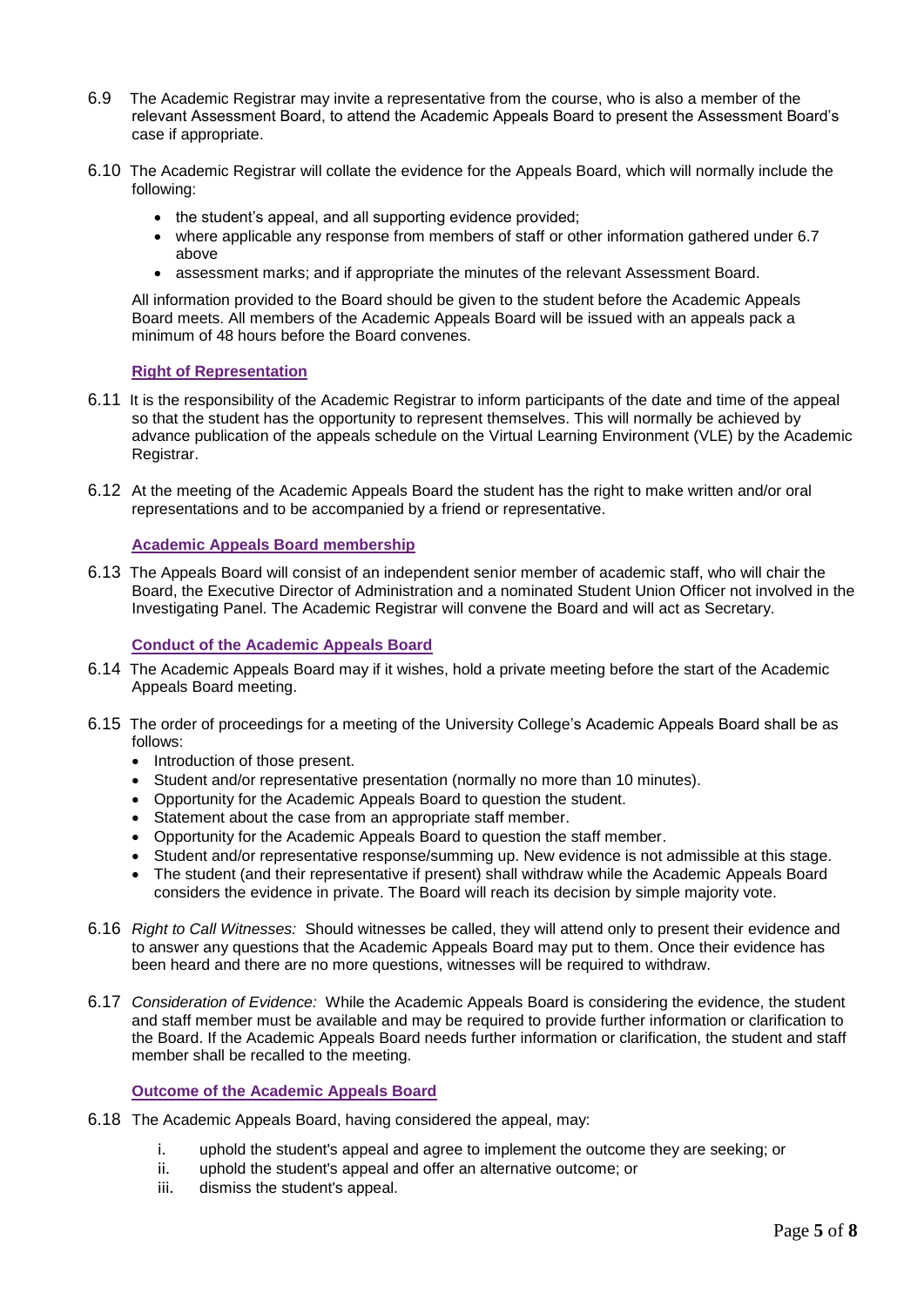In addition the Academic Appeals Board may make recommendations for a change in University College procedures.

- 6.19 *Delivery of Decision*: Wherever possible the Academic Appeals Board shall seek to reach a decision within one hour of its private meeting to consider the evidence. In this instance the student will be recalled and informed verbally of the decision. The Academic Registrar will also confirm the decision in writing, normally within **five working days**. Where it proves impossible to reach a decision within one hour the student will be informed and allowed to depart. The Academic Registrar will communicate the decision in writing, and the rationale for the decision, normally within five working days.
- 6.20 The written communication of the decision will also explain that the student may opt to proceed to the review stage, and the grounds on which a review may be considered, and will make clear that if the student does not consider that they have grounds to proceed to the further stage, then they may ask the Academic Registrar for a Completion of Procedures Letter if they wish to refer the matter to the Office of the Independent Adjudicator (OIA).
- 6.21 Registry will inform all relevant personnel of the decision of the Academic Appeals Board, to include: Programmes Office, Programme Leader, Personal Tutor and Year tutor. If the appeal directly results in a change of year designation Learning Services will also need to be informed.

# 7. **Stage 3: Review Stage**

- 7.1 If a student remains dissatisfied with the outcome of a formal appeal, they may request a review of the decision. The review must be requested in writing within **seven working days** of the notification of the outcome of Stage 2 of the process using a Stage 3 Appeals Review Form. The student must explain the grounds for their request for a review, and provide supporting explanation and evidence.
- 7.2 The grounds for which a student may request a review of the decision of the Academic Appeals Board are:
	- i. that the procedures at stage 2 did not follow appropriate arrangements and that this influenced or may have influenced the decision in some way;
	- ii. that the outcome was unreasonable, in the circumstances;
	- iii. that new material evidence has become available which the student was unable, for valid reasons, to provide earlier in the process. Students wishing to present additional evidence, will need also to demonstrate that it was not previously available, and explain why.
- 7.3 The review request will be considered by the Principal and a nominated Student Union Officer. No person involved in considering the review request shall have been involved in the Investigating Panel or the Appeals Board. The purpose of consideration at the review stage is not to rehear the appeal itself, but to review the way in which the appeal has been considered.
- 7.4 Those undertaking the review will have access to
	- the student's written case as submitted
		- the documentation presented to the Academic Appeals Board at Stage 2, and the written record of the Board outcome.
- 7.5 The review stage will normally be conducted by correspondence (normally to the student's University College e-mail). Those undertaking the review may seek clarification of issues raised, from the student and/or from relevant staff.

### **Outcomes of the Review Stage**

- 7.6 The Principal and the nominated SU Officer will reach one of the following decisions:
	- i) that no further action should be taken as there is no reason to question the decision of the Academic Appeals Board. This will constitute the end of the University College's internal processes.
	- ii) that the initial decision of the Academic Appeals Board should be set aside. In this instance, the Principal will refer the matter back to the Chair of the Academic Appeals Board for action, offering observations on the areas which require attention.

In addition the Review Stage may make recommendations for a change in University College procedures.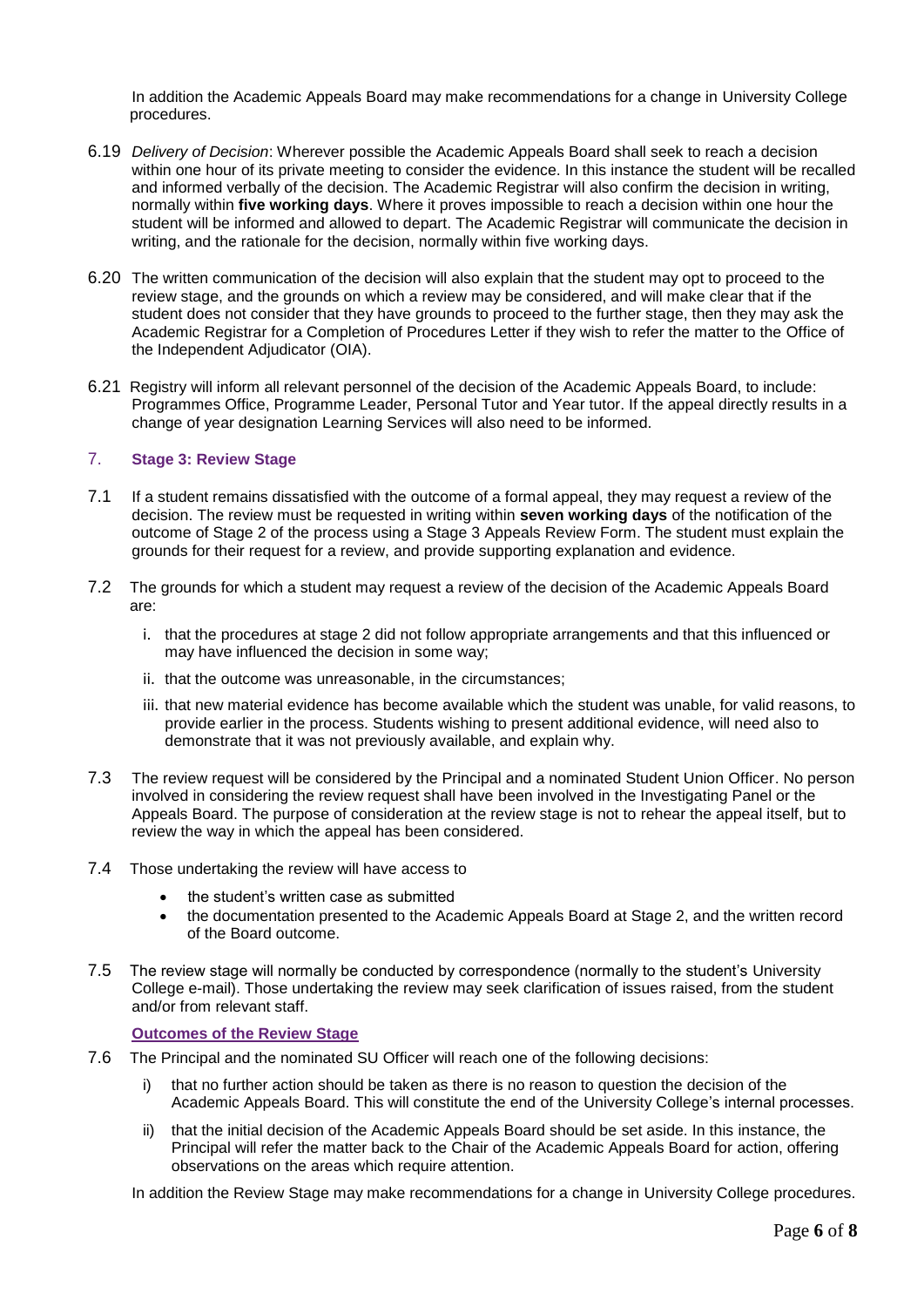7.7 The decision will be recorded in writing, including a rationale for the decision taken. The Principal will write to the student within **ten working days** of the receipt of the request for a review, to report the outcome. If it has set aside the decision of the Academic Appeals Board, it will also outline the actions which will now follow.

# 8. **Completion of Procedures**

8.1 Once the appeals procedure has been exhausted, the Academic Registrar will issue the student with a 'Completion of Procedures' letter, which confirms that the University College's internal procedures are completed.

### 9. **Referral to the Office of the Independent Adjudicator**

9.1 If the student remains dissatisfied having completed the internal procedure for appeals they may refer their appeal to the Office of the Independent Adjudicator for Higher Education. Details may be found on the OIA website [http://www.oiahe.org.uk o](http://www.oiahe.org.uk/)r from

> OIA Third Floor Kings Reach 38 – 50 Kings Road READING, RG1 3AA.

Students wishing to make a case to the OIA must do so within 12 months of the date of the Completion of Procedures letter using the OIA complaint form. Further information is available from the [OIA website](http://www.oiahe.org.uk/about-us/using-the-scheme.aspx) [http://oiahe.org.uk/making-a-complaint-to-the-oia/how-to-make-a-complaint.aspx.](http://oiahe.org.uk/making-a-complaint-to-the-oia/how-to-make-a-complaint.aspx) Students may also contact the OIA by post or telephone and request to be sent a form. The OIA will determine whether the student's case is eligible for consideration under its rules.

### 10. **Monitoring and review of appeals**

10.1 The Academic Registrar will prepare an annual review of student appeals across all awards. This annual review will be considered by Academic Development and Quality Committee and Academic Board, with a view to identifying any trends and whether there is a need to revise any policy or practices. This report will not refer to individuals by name.

# 11. **Retention of records**

11.1 All data pertaining to academic appeals is retained, in confidence, by Registry, for a period of 6 years from the date of the student's award or withdrawal from the University College.

# 12. **Links to other University College documents**

o Academic Appeals Policy guidance notes for students

| Academic Board                                                                                      |
|-----------------------------------------------------------------------------------------------------|
| <b>Quality and Enhancement Manager</b>                                                              |
| Academic Registrar                                                                                  |
| The Expectation and Indicators of sound practice set out in the Quality Assurance Agency (QAA)'s    |
| UK Quality Code, Part B, Chapter B9:                                                                |
| OIA: The good practice framework for handling complaints and academic appeals December 2014         |
| OIA Guidance Note regarding Completion of Procedures Letters (March 2013)                           |
| Examples from other institutions used as source material (in particular Bournemouth University,     |
| Harper Adams University, Leeds Trinity University and University of Southampton)                    |
| 16 November 2016                                                                                    |
| This Policy was updated in August 2017 to reflect the change in name to AECC University College.    |
| 1 September 2017                                                                                    |
| Spring 2019                                                                                         |
| All staff and all students enrolled on courses leading to AECC University College awards            |
| SIP/VLE, Public website                                                                             |
| No direct impact. All appeals will be considered on their merits and in accordance with the Dignity |
| Diversity and Equality Policy. Reasonable adjustments to this procedure can be made, where          |
| appropriate, for students with specific protected characteristics under the Equality Act 2010.      |
| Monitoring will be undertaken to assess whether there is any differential impact in the handling of |
| cases                                                                                               |
|                                                                                                     |